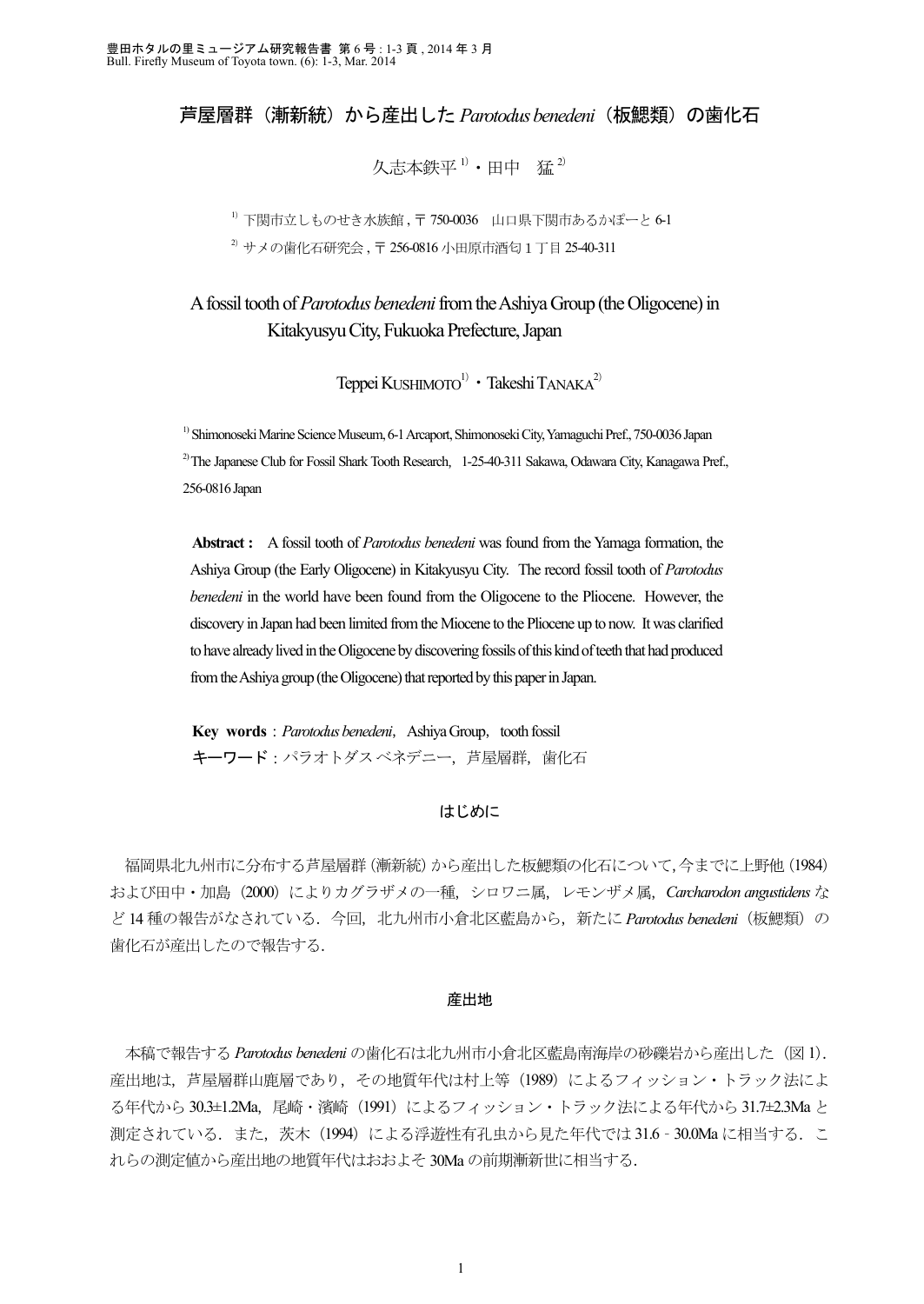



Class Chondrichthyes 軟骨魚綱 Subclass Elasmobranchii 板鰓亜綱 Order Lamniformes Berg 1958 ネズミザメ目 Family Otodontidae Glückman 1964 オトダス科 Genus *Patotodus* Cappetta 1980 *Parotodus benedeni* (Le Hon, 1871)

本標本の歯冠は三角形で、切縁に鋸歯はない.歯冠の舌側面は強く膨らむが、唇側面は平坦である.歯 冠は遠心に傾き,歯頸帯はほとんど発達しない.歯根は厚く,特に中央隆起が強く発達する.また,歯根は, 明瞭に二股に分離し,歯根基底は中央部に湾入する.

 通常,本種は歯頸帯が三角形状に発達するが,本標本が比較的小型のため,歯頸帯が,あまり発達しな いものと思われる.以上の特徴により,明らかに *P. benedeni* の歯化石と同定できる.

 なお,歯冠の遠心への傾きがさほど強くなく,歯冠幅が細く,歯冠,歯冠咬頭頂が舌側方向に少し反る ことから、下顎の前歯あるいは前歯に近い側歯と推測する.

本標本 (図 2) の計測値 (単位 : mm):RW: 20.9, TH: 35.45, RT: 12.0, CW: 18.3, LiH: 17.4, LaH: 23.45, CT: 6.75. 歯の用語および計測は、矢部 (1999) および矢部・後藤 (1999) に従った.

#### 考察

Cappetta (1987) によると, *P. benedeni* の化石はヨーロッパ, 北アメリカ, 西アフリカの世界各地の漸新世か - capperm (1997, 1988 of 1cm management of 12 management of 10 management of 10 management of 10 management of<br>ら鮮新世まで産出が認められている.一方,日本でのこれまでの報告では,中新世前期(20Ma)から後期 鮮新世(約 2Ma)に限られている(横山 他, 2003). しかし,本稿で報告した標本は前期漸新世 (30Ma)で ある芦屋層群山鹿層から産出したことにより北西太平洋海域においても *P. benedeni* は漸新世からすでに生息 していたと考えられる.

2